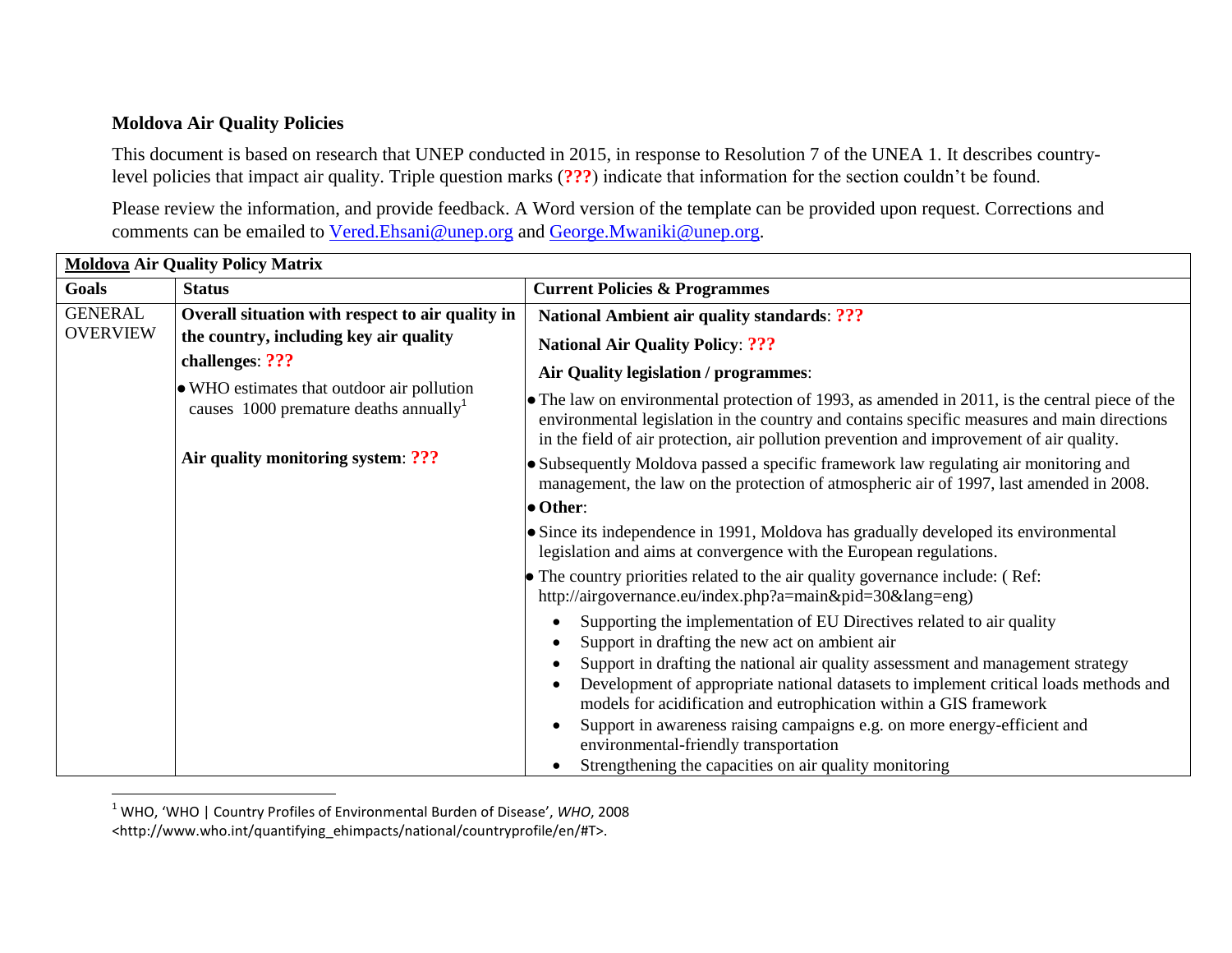|                                                                       |                                                                                                                                               | Training of staff in EU legislation, emission inventories and modelling<br>Development of an action plan for the city of Chisinau, including city air pollution<br>mapping mainly with respect to transport related emissions<br>Measurement of the concentration of pollutants on the main/central roads of Moldova<br>Evaluation of costs for emission reduction from stationary and mobile sources of<br>pollution |
|-----------------------------------------------------------------------|-----------------------------------------------------------------------------------------------------------------------------------------------|-----------------------------------------------------------------------------------------------------------------------------------------------------------------------------------------------------------------------------------------------------------------------------------------------------------------------------------------------------------------------------------------------------------------------|
| <b>REDUCE</b><br><b>EMISSIONS</b><br><b>FROM</b><br><b>INDUSTRIES</b> | Industries that have the potential to impact                                                                                                  | <b>Emission regulations for industries: ???</b>                                                                                                                                                                                                                                                                                                                                                                       |
|                                                                       | air quality:                                                                                                                                  | <b>Small installation's emissions regulated:</b> (Yes/No) ???                                                                                                                                                                                                                                                                                                                                                         |
|                                                                       | • Industrial emissions are the second most<br>important source of air pollutants in Moldova                                                   | Renewable energy investment promoted:                                                                                                                                                                                                                                                                                                                                                                                 |
|                                                                       | • Air pollution from industrial installations<br>emanates from the following: power                                                           | • Draft laws based on the principles of EU Directive 2010/75/EC (Industrial Emissions<br>Directive) However, the law has still not been adopted.                                                                                                                                                                                                                                                                      |
|                                                                       | generation, sugar, vegetable oil, food<br>processing, agricultural machinery; foundry<br>equipment among others                               | <b>Energy efficiency incentives:</b> (ex: Subsidies, labelling, rebates etc)                                                                                                                                                                                                                                                                                                                                          |
|                                                                       |                                                                                                                                               | • Recent measures have been taken to improve energy efficiency in heat and power plants and<br>boiler-houses, e.g. switching to natural gas.                                                                                                                                                                                                                                                                          |
|                                                                       | <b>GDP of country:</b> USD 7.932 billion in $2013^2$                                                                                          | • Energy efficiency measures in district heating are also being applied, e.g. in consumer                                                                                                                                                                                                                                                                                                                             |
|                                                                       | <b>Industries' share of GDP: 19.9%</b>                                                                                                        | installations, including metering and automation equipment.                                                                                                                                                                                                                                                                                                                                                           |
|                                                                       | • Electricity sources:<br>• 96.4% of the installed electricity generating                                                                     | Incentives for clean production and installation of pollution prevention technologies:<br>???                                                                                                                                                                                                                                                                                                                         |
|                                                                       | capacity (439,900 KW in 2010) is generated                                                                                                    | <b>Actions to ensure compliance with regulations:</b> (monitoring, enforcement, fines etc) ???                                                                                                                                                                                                                                                                                                                        |
|                                                                       | from fossil fuel and the rest 3.6% from<br>hydropower.                                                                                        | Other actions at national, sub-national and / or local level to reduce industrial<br><b>emissions:</b> (can include incentives to move industries to less populated areas here) ???                                                                                                                                                                                                                                   |
|                                                                       | • Power plants are old and inefficient, operating<br>well past their design life and need to be<br>upgraded or replaced.                      |                                                                                                                                                                                                                                                                                                                                                                                                                       |
|                                                                       | • Under-investment and deteriorating<br>infrastructure operating well beyond its design<br>life results reduced overall system efficiency.    |                                                                                                                                                                                                                                                                                                                                                                                                                       |
|                                                                       | • Between 2005 and 2010 industrial emissions<br>decreased by 24%, this is not as a result of<br>industries becoming cleaner but rather due to |                                                                                                                                                                                                                                                                                                                                                                                                                       |

 2 'Countries of the World - 32 Years of CIA World Fact Books', 2015 <http://www.theodora.com/wfb/#R>.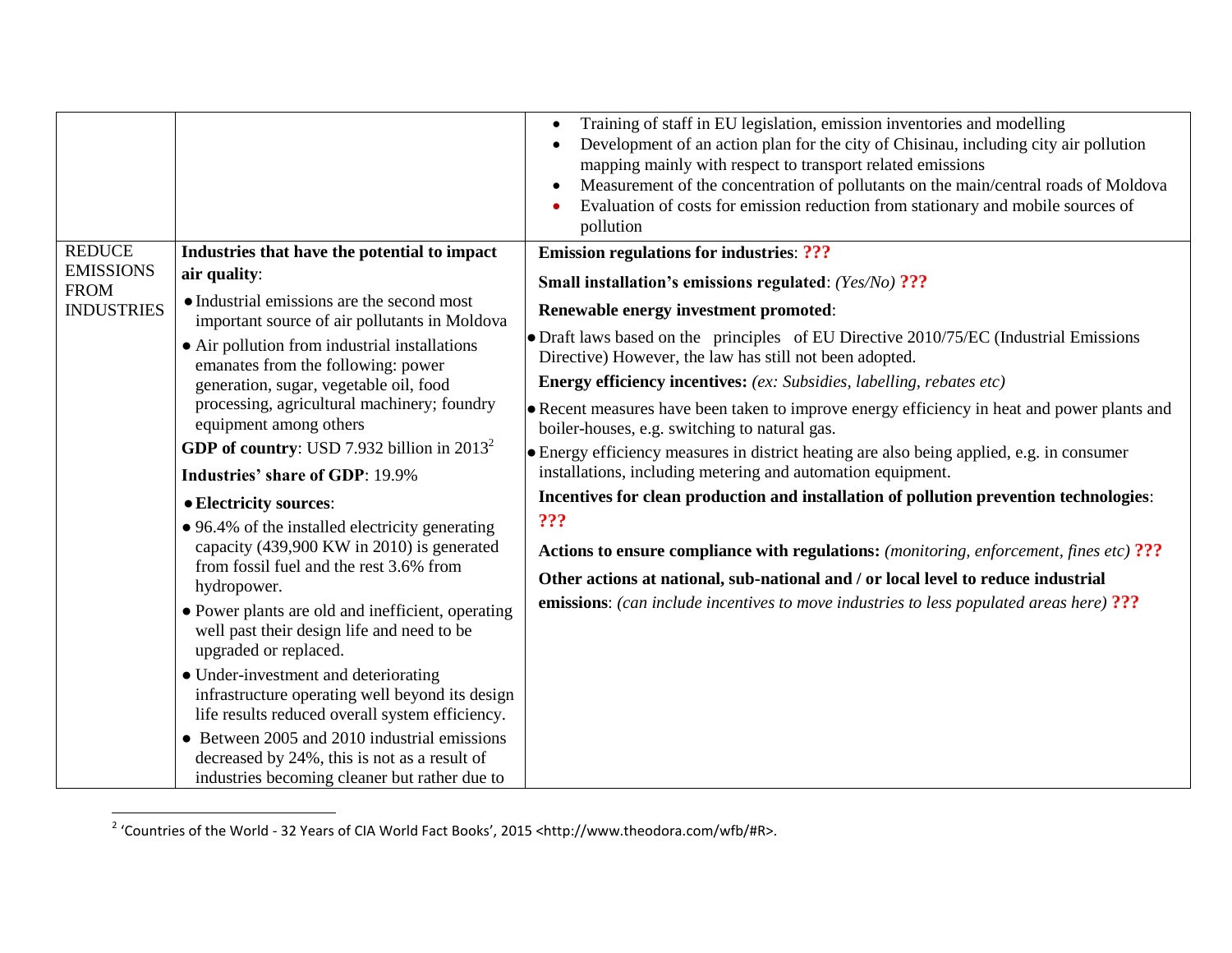|                                                                                            | decreased industrial output                                                                                                                                                                                                                                                                                                                                                          |                                                                                                                                                                                                                                                                                                                                                                                                                                                                                                                                                                                                                                                                                                                                                                                                                                                                                                                                                                                                                          |
|--------------------------------------------------------------------------------------------|--------------------------------------------------------------------------------------------------------------------------------------------------------------------------------------------------------------------------------------------------------------------------------------------------------------------------------------------------------------------------------------|--------------------------------------------------------------------------------------------------------------------------------------------------------------------------------------------------------------------------------------------------------------------------------------------------------------------------------------------------------------------------------------------------------------------------------------------------------------------------------------------------------------------------------------------------------------------------------------------------------------------------------------------------------------------------------------------------------------------------------------------------------------------------------------------------------------------------------------------------------------------------------------------------------------------------------------------------------------------------------------------------------------------------|
| <b>REDUCE</b><br><b>EMISSIONS</b><br><b>FROM</b><br><b>TRANSPORT</b>                       | Key transport-related air quality challenges:<br>(ex: vehicle growth, old fleet, dirty fuel, poor<br>public transport etc)<br>• Road transport is the most dominant mode of<br>transport in Moldova,<br>• Public transport is dominated by bus routes,<br>these buses are operated by the state.<br>• Private car ownership is low with 156 cars per<br>1000 individuals in $2010^3$ | <b>Vehicle emission limit:</b> ( <i>Euro rating</i> ) ???<br>• There is currently no national auto fuel economy standard,<br>Fuel Sulphur content: (in ppm):<br>• All major fuel distributors sell Euro5 grade diesel and petrol fuel (at a sulfur content of<br>10ppm), however, national fuel quality legislation does not support clean fuels<br>Fuel Lead content: Leaded fuels are prohibited since 2002<br><b>Restriction on used car importation:</b><br>• In 2010 Moldova abolished customs taxes for vehicles less than 7 years old imported or<br>produced within neighbouring countries.<br>• Increased taxes are applied for vehicles older than 3 years.<br>$\bullet$ Currently an age limit of 10 years is applied for all imported automobiles<br>Actions to expand, improve and promote public transport and mass transit: ???<br>Actions to promote non-motorized transport: (ex: include sidewalks and bike lanes in new<br>road projects, car-free areas etc) ???<br>Other transport-related actions: |
| <b>REDUCE</b><br><b>EMISSIONS</b><br><b>FROM OPEN</b><br><b>BURNING:</b><br><b>OUTDOOR</b> | <b>Outdoor, open burning:</b> (ex: is it commonly<br>done? burning what kinds of wastes? etc)                                                                                                                                                                                                                                                                                        | <b>Legal framework:</b> (ex: is burning banned?) ???<br>Actions to prevent open burning of municipal waste and / or agricultural waste: ???                                                                                                                                                                                                                                                                                                                                                                                                                                                                                                                                                                                                                                                                                                                                                                                                                                                                              |
| <b>REDUCE</b><br><b>EMISSIONS</b><br><b>FROM OPEN</b><br><b>BURNING:</b><br><b>INDOOR</b>  | Dominant fuels used for cooking and space<br>heating:<br>• Household heating and cooking are a major,<br>and difficult to regulate, source of emissions<br>especially for PM.<br>• These is highly dependent of type of fuels and<br>stove efficiency, with agricultural waste<br>combustion being one of the most polluting                                                         | Indoor air pollution regulated: $(Yes/No)$ ???<br>Promotion of non-grid / grid electrification: ???<br>Promotion of cleaner cooking fuels and clean cook stoves: ???<br>Other actions to reduce indoor biomass burning, or to reduce its emissions: ???                                                                                                                                                                                                                                                                                                                                                                                                                                                                                                                                                                                                                                                                                                                                                                  |

<sup>3</sup> World Bank, *Worldwide Total Motor Vehicles (per 1,000 People)*, 2011 <http://chartsbin.com/view/1114> [accessed 30 June 2015].

 $\overline{a}$